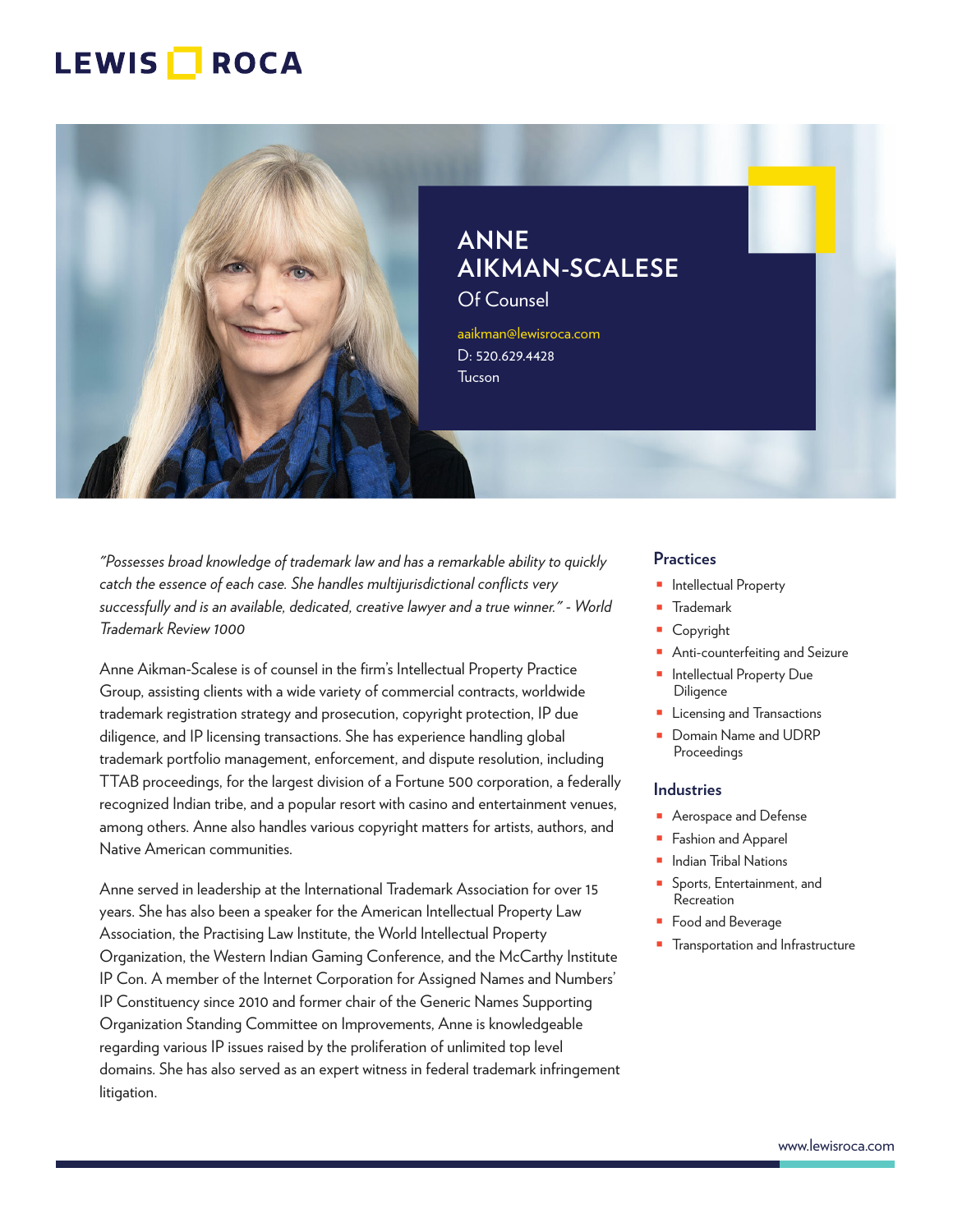### **ANNE AIKMAN-SCALESE**

*"Innovative, responsive, highly motivated, and customer focused, Anne is absolutely extraordinary – her mastery of trademark law is unique. She has outstanding attention to detail but also sees the bigger commercial picture." - World Trademark Review 1000*

*"Domain-name virtuoso Anne Aikman-Scalese is another 'outstanding attorney – one of the best. She is a fast thinker who knows how to clearly identify and analyze the core issues facing a client. What's more, she's always available. The way she manages sophisticated trademark conflicts, including multi-jurisdictional ones, is remarkable.'"* - *World Trademark Review 1000*

## **Education**

- J.D., Indiana University, Maurer School of Law, 1978, Order of Barristers, National Moot Court
- B.A., cum laude, Indiana University, 1974, Phi Beta Kappa

## **Bar Admissions**

- Arizona, 2005
- **Ohio**, 1978

## **Court Admissions**

■ U.S. District Court, District of Arizona

## **Community**

- Advisory Board for the Center for Intellectual Property Research at Indiana University Maurer School of Law, Member
- International Trademark Association, Member, Former Member of Harmonization of Trademark Law and Practice Committee, Internet Committee, and Non-Traditional Marks Committee
- Native American Bar Association, Member
- Intellectual Property Constituency (IPC) Internet Corporation for Assigned Names and Numbers (ICANN), Member and Former IPC Primary Delegate to the Generic Names Supporting Organization (GNSO), Standing Committee on Improvements (SCI); Former Chair, GNSO SCI
- Arizona Bar eCommerce Committee, Former Executive Council Member
- Pima County Bar Association, Member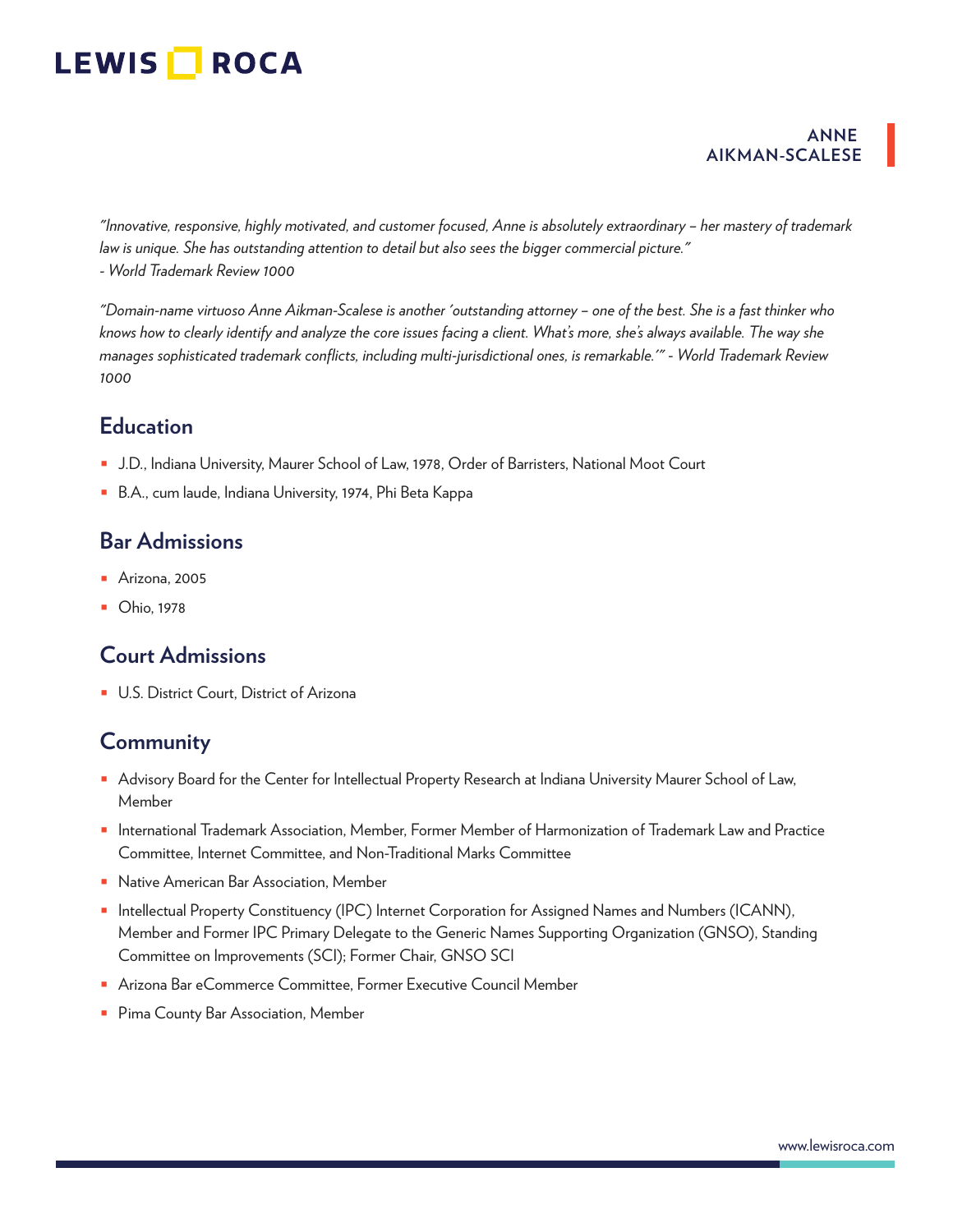### **ANNE AIKMAN-SCALESE**

## **Representative Matters**

- Worldwide trademark clearance, prosecution, and portfolio management for the largest division of a Fortune 150 defense industry manufacturer, consulting as to various licensing matters.
- Management of a global defense industry IP dispute resulting in a favorable settlement achieved through mediation.
- Software copyright registration, acquisition, and licensing.
- Enforcement of IP rights against counterfeiters and infringers based in China.
- Drafting and filing of public comments concerning domain name matters in connection with ICANN's new unlimited gTLDs on behalf of an independent agency of the US Government, filing of Objections at WIPO and the International Chamber of Commerce.
- Intellectual property counsel to a federally recognized Indian tribe, including trademark portfolio management, copyright clearance and registration for cultural manuals, and negotiation and protection of software rights.
- Management of U.S. and Mexican trademark portfolios for an Arizona casino with entertainment and restaurant operations.
- Trademark clearance, prosecution, and enforcement for a state university in Arizona.
- Protection and licensing of proprietary software developed for scheduling of public access television facilities.
- Copyright registration and enforcement resulting in recapture of unauthorized printed materials on behalf of a World War II museum.
- Trademark and copyright portfolio management for a mass market producer for the children's and "tween's" market, including enforcement of trade dress.
- Representation in Trademark Trial and Appeal Board proceedings as needed, including negotiation of numerous trademark consent and co-existence agreements. See more here

### **Honors & Recognitions**

- The Best Lawyers in America, Trademark Law, 2018-2022
- World Trademark Review, WTR 1000, The World's Leading Trademark Professionals, 2019-2022
- Emmy Nomination, The Judge, Daytime Dramatic Series Team Writing, 1988
- The Order of Barristers, Indiana University School of Law, 1977
- Phi Beta Kappa, B.A. French Language and Literature, Indiana University, 1974

### **News**

■ Lewis Roca Lawyers Named in 2022 World Trademark Review (WTR) 1000 Directory Honors & Recognitions | 03/3/2022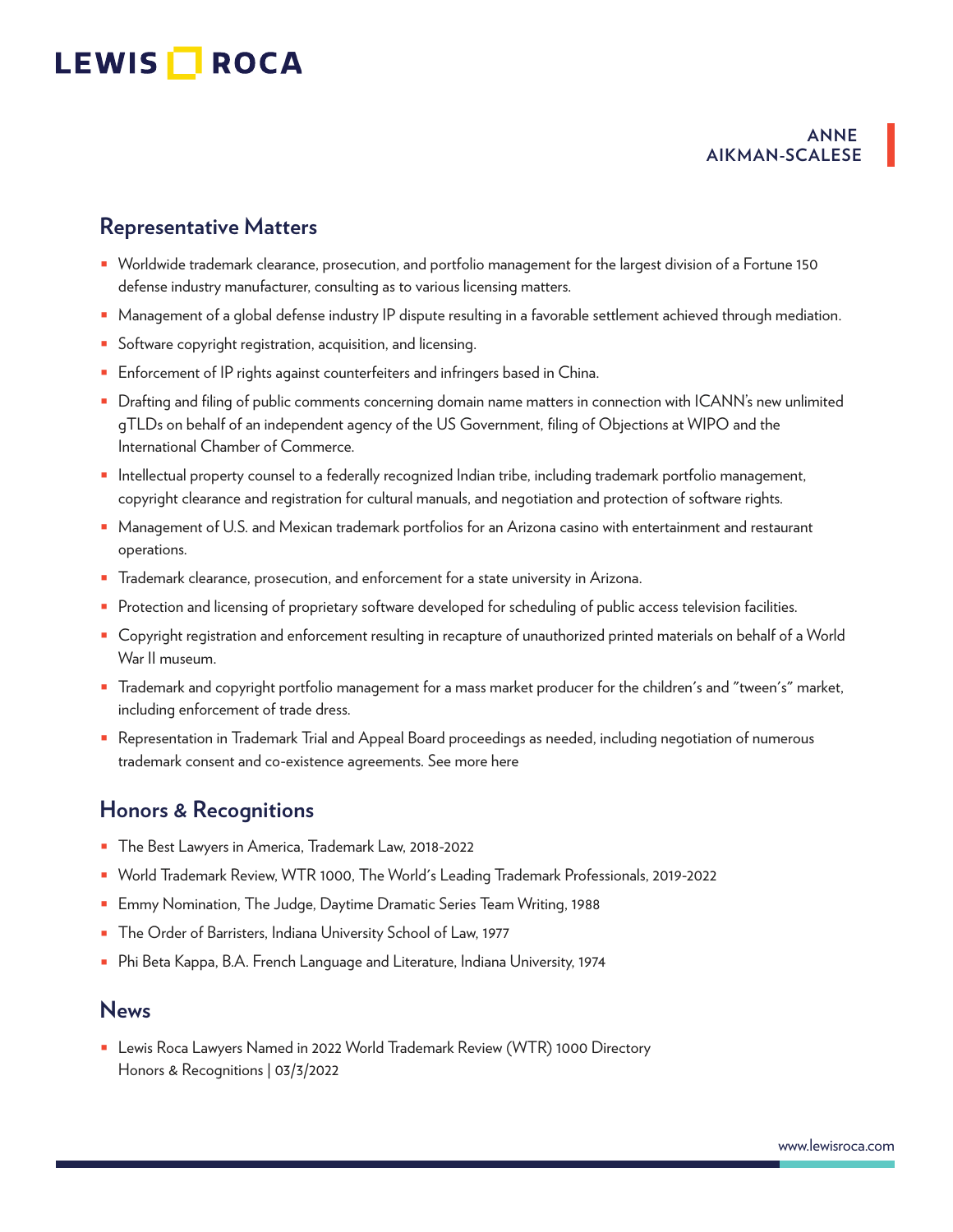### **ANNE AIKMAN-SCALESE**

- Lewis Roca Lawyers Named to 2022 *Best Lawyers* List Honors & Recognitions | 08/19/2021
- Lewis Roca Lawyers Named in 2021 *WTR 1000* Directory Press Release | 02/17/2021
- Lewis Roca Lawyers Recognized as The Best Lawyers in America© 2021 Press Release | 08/20/2020
- Lewis Roca Rothgerber Christie Recognized in 2020 WTR 1000 Directory Honors & Recognitions | 02/13/2020
- Lewis Roca Lawyers Recognized as The Best Lawyers in America© 2020 Press Release | 08/15/2019
- Lewis Roca Rothgerber Christie Lawyers Recognized by 2019 WTR 1000 Directory Honors & Recognitions | 01/15/2019
- Lewis Roca Lawyers Recognized as The Best Lawyers in America© 2019 Press Release | 08/15/2018
- Partners Honored as Lawyer of the Year by Best Lawyers 85 Lewis Roca Rothgerber Christie attorneys in The Best Lawyers in America 2018 Press Release | 08/15/2017

## **Publications**

- Trademark Protection in the New qTLD Environment: a Policy and Enforcement Deep Dive Contributor, *World Trademark Review*, 2018-05-01
- Data Protection: WHOIS Ready to Enforce Your Trademarks? Co-Author, *World Trademark Review Online Brand Enforcement*, 02/23/2018
- Alternative Strategies for Fighting Counterfeits Online Author, *World Trademark Review*, 2017-02-01
- Trademark Holders May Face Greater Enforcement Risk U.S. to Cede Control of Internet Contract on September 30

Co-Author, 09/21/2016

■ URS versus UDRP Proceedings – Choosing the Right Forum Co-Author, *World Trademark Review Online Brand Enforcement*, 02/1/2016

## **Blog Posts**

■ Adult-Themed Domain Blocks - Discount Expires December 31, 2019 *Lewis Roca Blog*, 12/6/2019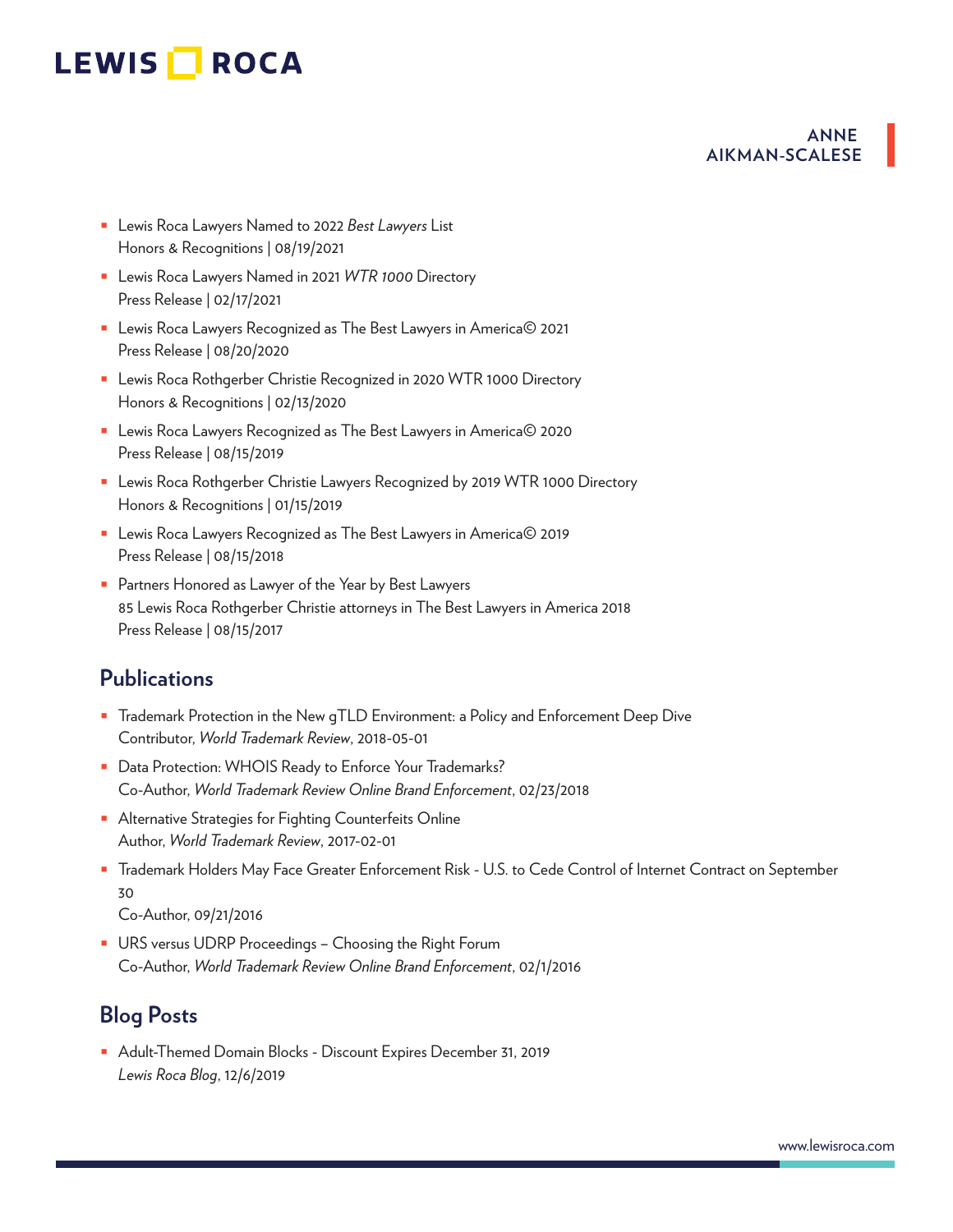### **ANNE AIKMAN-SCALESE**

## **Events**

- Moderator, "Domain Names, ICANN, and Trademarks," McCarthy Institute IP Con, March 2022
- Speaker, "Intellectual Property and Copyright 101: How Do I Protect My Artistic Works?" Indiana Arts Commission Webinar, April 2020
- Speaker, "Tribal Rights and Remedies Under the Indian Arts and Crafts Act," Western Indian Gaming Conference, February 2020
- Moderator, "Hot Topics for Tribes in Intellectual Property Enforcement," Western Indian Gaming Conference, February 2020
- Speaker, "Music Licensing Society Agreements and Sovereign Immunity," Western Indian Gaming Conference, February 2019
- Moderator, "Hot Topics in Intellectual Property for Indian Tribes," Western Indian Gaming Conference, February 2018
- Speaker, "Preserving Cultural Heritage Using Copyright," Western Indian Gaming Conference, February 2018
- Panelist, "A Web of Infringement: An Interactive Panel Exploring the Enforcement and Protection of Trademarks and Copyrights Online -- Stayin' Alive: Enforcing Trademark Rights in the World of Unlimited Top Level Domains," American Intellectual Property Law Association (AIPLA) Mid-Winter Institute, January 2015
- Speaker, "The Promises and Perils of e-TEAS Filing for Trademarks via the Madrid Protocol," State Bar of Arizona CLE, April 2014
- Speaker and Panelist, "Google and Apple: Mavericks or Monopolists?," State Bar of Arizona Annual Convention, June 2013
- Moderator, "The Road to Trademark Recovery: Enforcing Trademarks in the new gTLD Program," International Trademark Association Table Topic
- Guest Speaker, "Brand Recognition and Enforcement in the New Unlimited Top Level Domain Environment," University of Arizona Rogers College of Law, September 2012
- Moderator, "To Register or Not To Register, That is the Question: Getting Ready for ICANN's Trademark Clearinghouse," International Trademark Association Table Topic
- Speaker, "The Madrid System for the International Registration of Marks," World Intellectual Property Organization (WIPO) Seminar*,* Mexico City
- Co-Presenter, "How Do the New Top Level Domain Names Impact Your Business and Brand?," Lewis and Roca Webinar
- Speaker, "IP Issues in Web-based Business Start-Up," Arizona State Bar Annual Meeting
- Speaker, "Advanced Licensing," PLI Seminar
- Moderator, "What's Not So Generic About the New Generic Top Level Domains?," International Trademark Association Table Topic